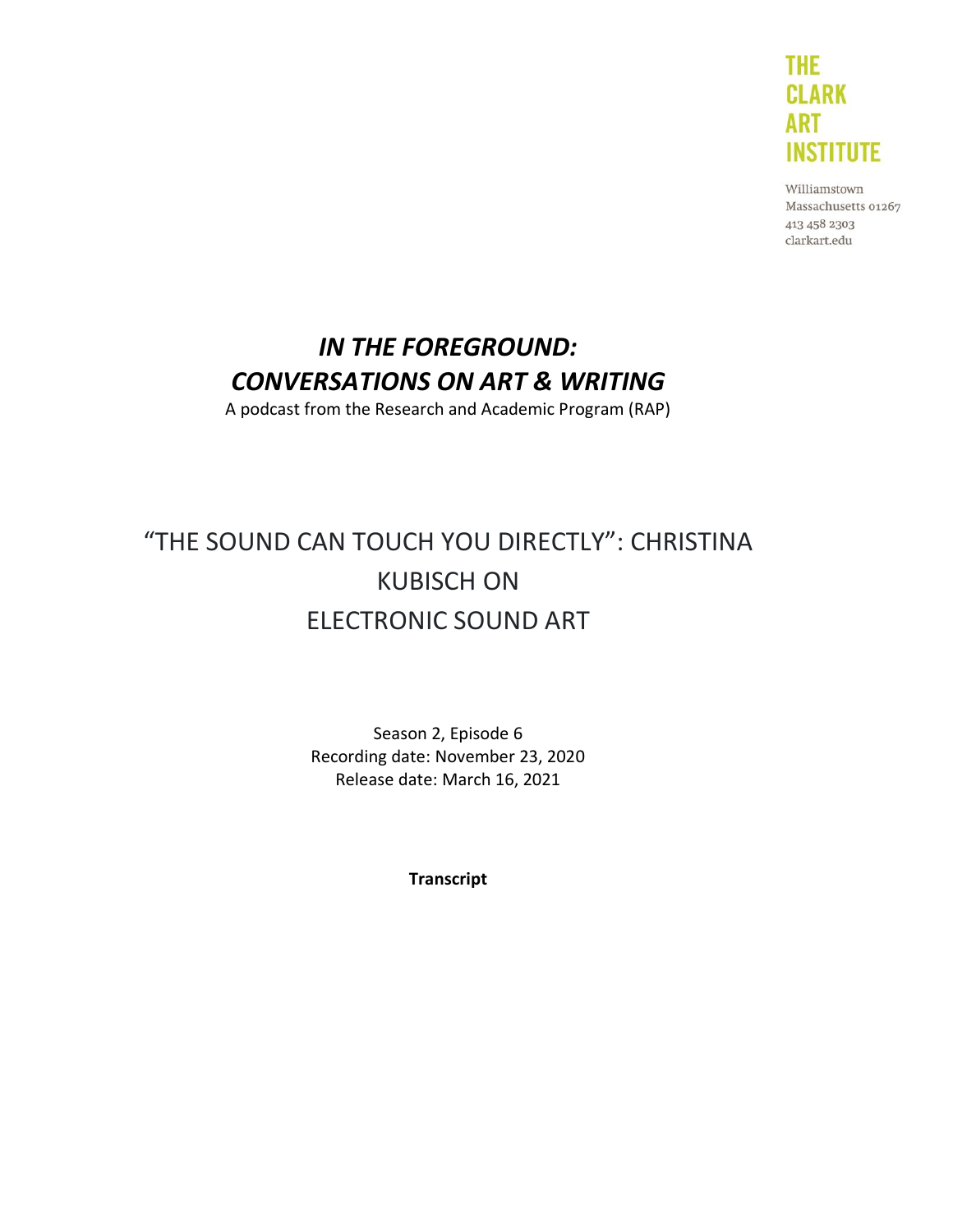#### **Caro Fowler**

Welcome to *In the Foreground: Conversations on Art & Writing*. I am Caro Fowler, your host and Director of the Research and Academic Program at the Clark Art Institute in Williamstown, Massachusetts.

This episode is part of a miniseries on sound, in which Caitlin Woolsey, our postdoctoral fellow and also an expert in histories of sound media and 20thcentury art, speaks with scholars and artists whose work explores the intersections of sound, media, and art history.

### **Caitlin Woolsey**

I am Caitlin Woolsey. In this episode, I speak with Christina Kubisch, a pioneer of sound art, trained as a composer and flutist since the 1970s, she has worked with techniques like electromagnetic induction to realize her experiential installations. In our conversation, Christina describes her formative training in music and painting growing up in post-war Germany, and how these early experiences as a performer and in the experimental music world shaped the sound, installations, electrical city walks for which she has become known.

# **Christina Kubisch**

*You have your own time in a sound installation, you have your personal ways of exploring something in a sound installation. And so this means two things: one is that the sound can touch you directly. But it means you have to find a way of how you want to listen. This means a kind of freedom, which is very rare.*

# **Caitlin Woolsey**

We often begin these conversations by asking you to speak about or reflect on how you might trace your artistic and intellectual influences, whether that's early in childhood or through your studies. How might you begin to think about those influences on your work?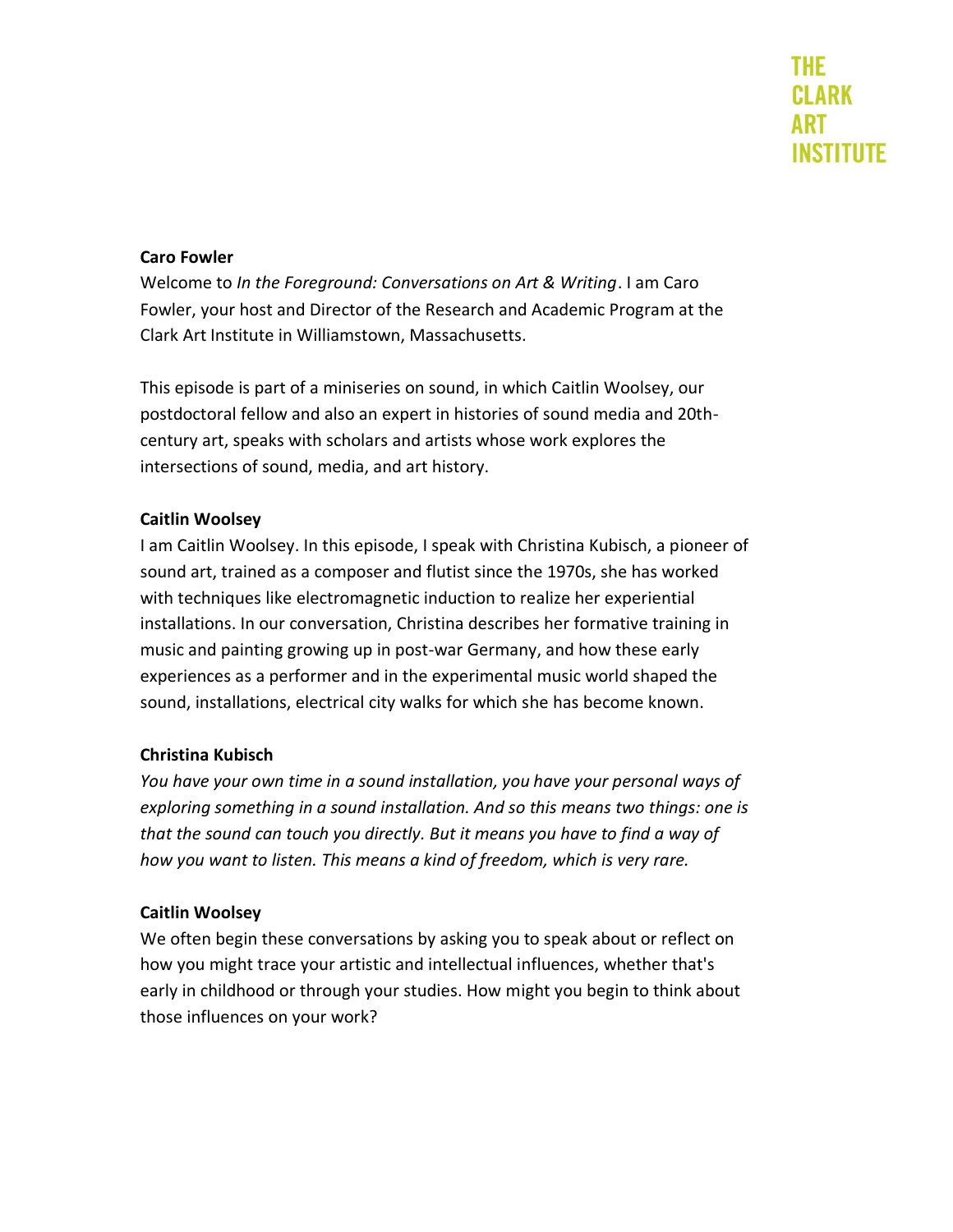### **Christina Kubisch**

Well, I mean, I was born right after the war. I was three years old when the war had stopped. And, of course, when my childhood was dominated by questions, is there enough food to eat? Are there warm clothes for the winter? My father had come from Eastern Germany, his family had lost all his wealth. And my mother was from a worker family. So there were not many things which could be connected to culture. But I will say that my parents, since I was six or seven years, they made it possible, even with the small means I had, to let me have music lessons. And my father had brought an accordion with him. So the first instrument actually I learned was that.

#### **Caitlin Woolsey**

Mm. Well, how old were you when you learned that? Do you remember?

# **Christina Kubisch**

Oh, I think... yeah, it must be like seven or eight. I mean, I remember the teacher was coming in our house and she unfortunately played, as well, the violin, and the violin was seen as a much more important instrument. So at a certain age, I was forced to stop the accordion, which I loved, and I had to start to learn the violin, which I hated. And that's why I think I started, later on, painting, because I didn't like that instrument. It was just necessary to learn it because, you know, for the convention of music, the violin is a higher quality instrument.

# **Caitlin Woolsey**

Do you still play the accordion? Do you have one? Or do you feel like if you were to go back to it, it would come back to you with that muscle memory? Or is it been too long?

# **Christina Kubisch**

Well, I have a very small one. Actually, the one of my father. The other one, the bigger one, I don't have it anymore. But he used it later on for compositions and I recorded some of the sounds. I don't really play it, but it's still there as many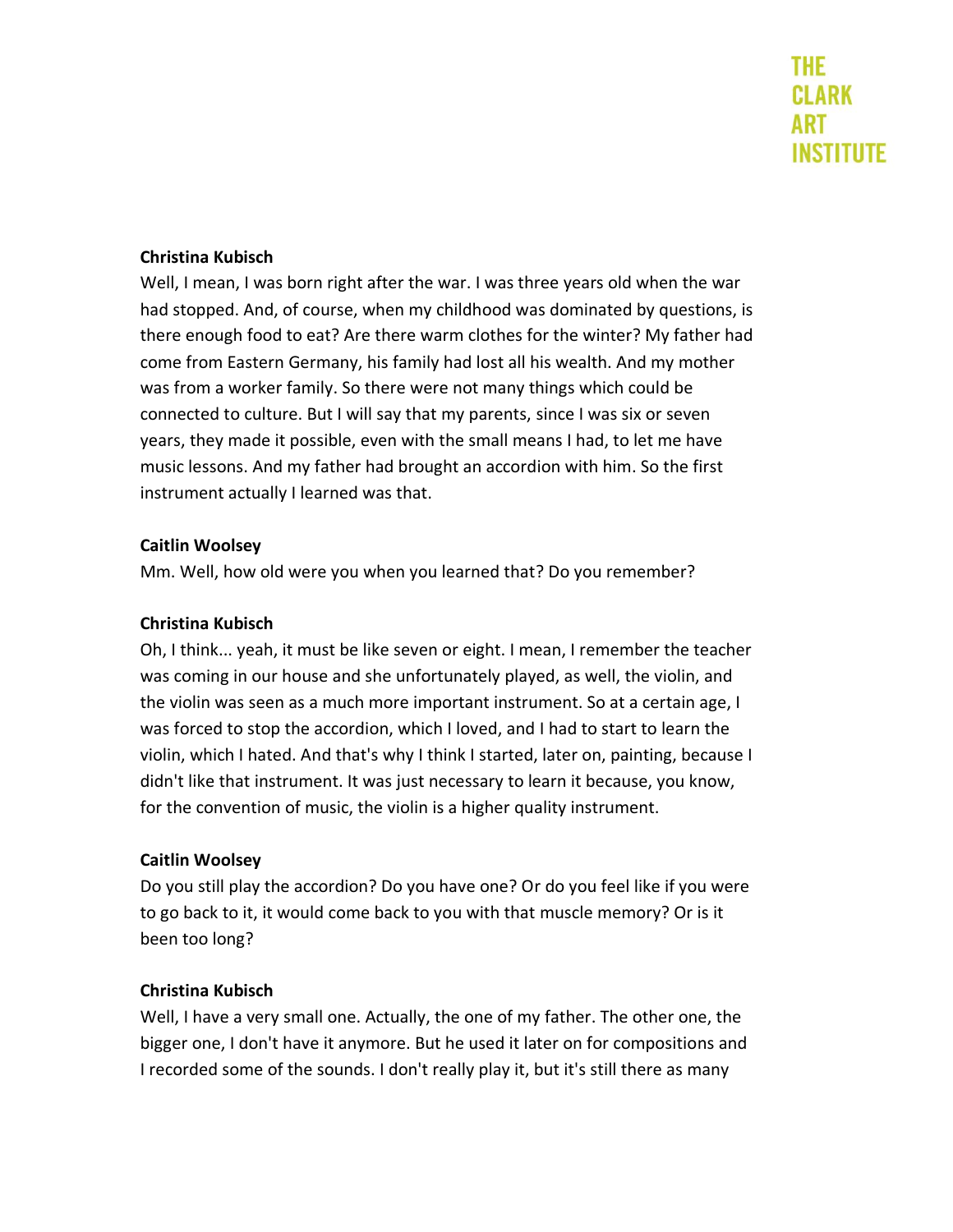things, yes. [Both laugh]. Memory and songs and whatever. I mean, it's something I would never throw away.

# **Caitlin Woolsey**

And you said that you turned to painting, in part, as a separate, distinct creative outlet from the pressure of the violin, imposed pressure the violin. Was that in your teenage years? Or was that even earlier that you would trace your pursuit of painting?

# **Christina Kubisch**

Well, it's never so simple as to say it's one thing which caused something. I had the chance to go to a special high school which was only four girls, and it was an experimental school which had the arts and music as classes which were as important as, let's say, mathematics or chemistry or others. So, through this school, I really got to know the artistic world, the world of art. I had really very, very good teachers, and they encouraged me a lot. And in a way, I always wanted to do something artistic. I mean, even when it was little girl, I was writing stories and I was already drawing all the time. But at this school, we had an orchestra, we went out for whichever to make paintings in nature. The school really, I think it helped me, because my parents never forced much, all this. And so, the decision later on, do I want to study music or painting? Yeah, it was so easy to make, was just to say I don't like the violin. But I started with painting, actually.

#### **Caitlin Woolsey**

Were there certain texts or writers or artists that you remember, in particular, being compelling at that stage for you? I realize it's very hard to try to trace that back.

#### **Christina Kubisch**

Yeah, yeah. I mean, what we all were reading was Hermann Hesse, of course. You know, those kind of books. And yeah, I was interested, for example, in Max Beckmann, in that kind of painting. That was the kind of painting actually I could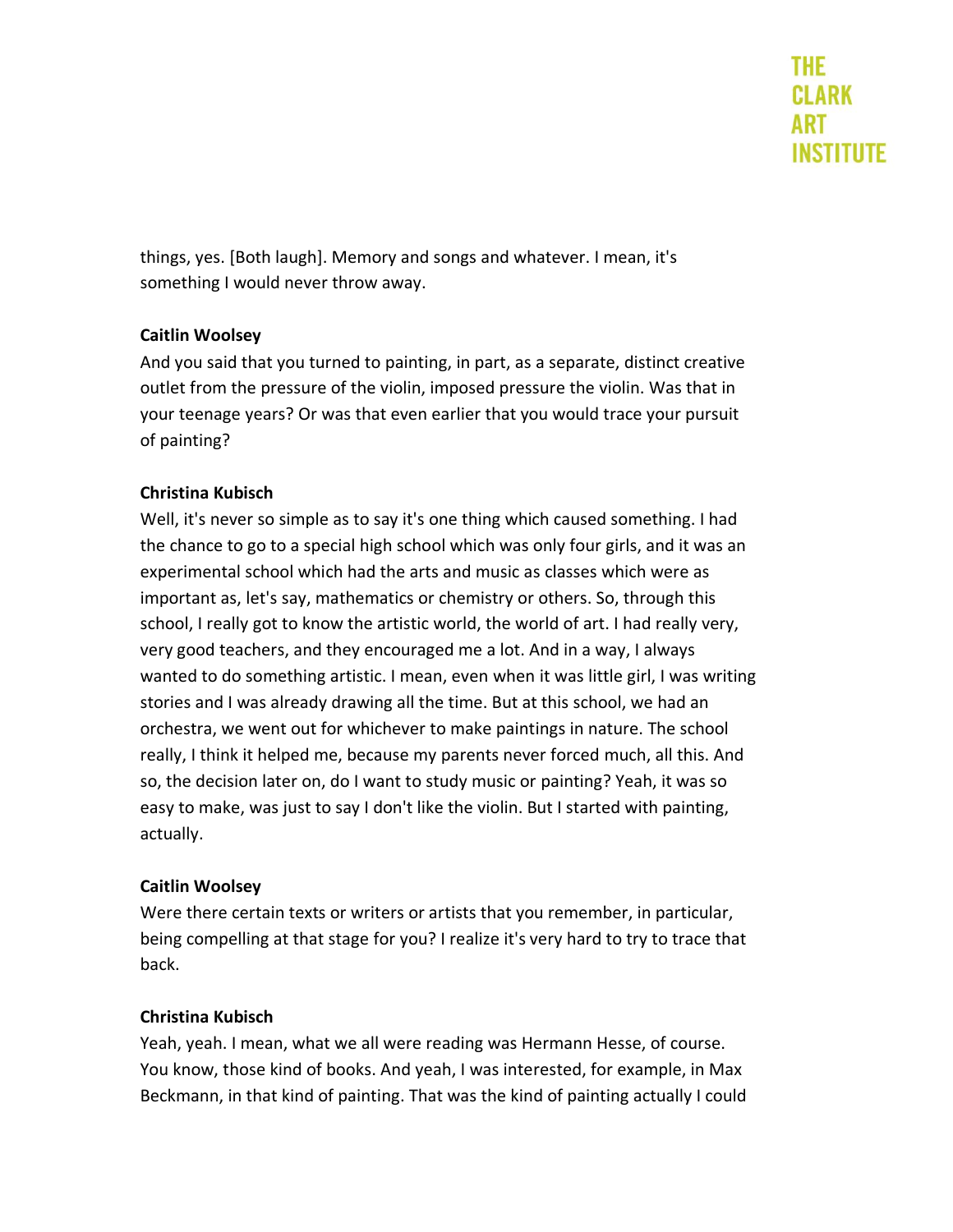see that was modern painting, which actually I was able to see in the museums because their wasn't as much of contemporary art in Bremen, where I grew up at the time. The other thing is that, of course, we didn't have any information which we have today. We didn't have computers, of course. We had a telephone. Our whole information came on one hand, of course, from magazines of life concepts, of talking to people, and knowing something by someone else. But if someone mentioned, for example, then, we couldn't just open the computer and look it up. That was impossible. We would say, oh, can you make me maybe a copy of that cassette you talked about? Or can I borrow that book? Where can I buy this vinyl? These were the important questions. I wouldn't even say lack of information, but the kind of restricted information we had made all information have a big value. And then later on, when I was a teenager, of course, I went to the clubs and I heard the Beatles, even and, yeah, I started to like rock music.

# **Caitlin Woolsey**

Am I correct that you studied painting at the Arts Academy, and then you also studied composition?

# **Christina Kubisch**

Well, that was later. I first did the painting studies for two years in Stuttgart. Then I went to the conservatory in Hamburg. And at the same time there, I started with a flute and I became part of a band. So we were playing soft pop music, a little bit like Jeffro Tull, you know, that kind of music. And we played jazz as well. I mean, I started to do improvisation, learning everything just by myself, listening to records and so on. And we often met at a jazz club, and were just having suah sessions there. So a lot of things were just through experience, but I never was in touch with something called new music. I mean, it was either classical music or it was jazz, or it was the music we play with our group touring a little bit. In procession means to be together with other people, and that's something I like enormously. It means to communicate with other people. And I think that's something which always has been and is important in my work - not to do something which is fixed and finished and then people just come and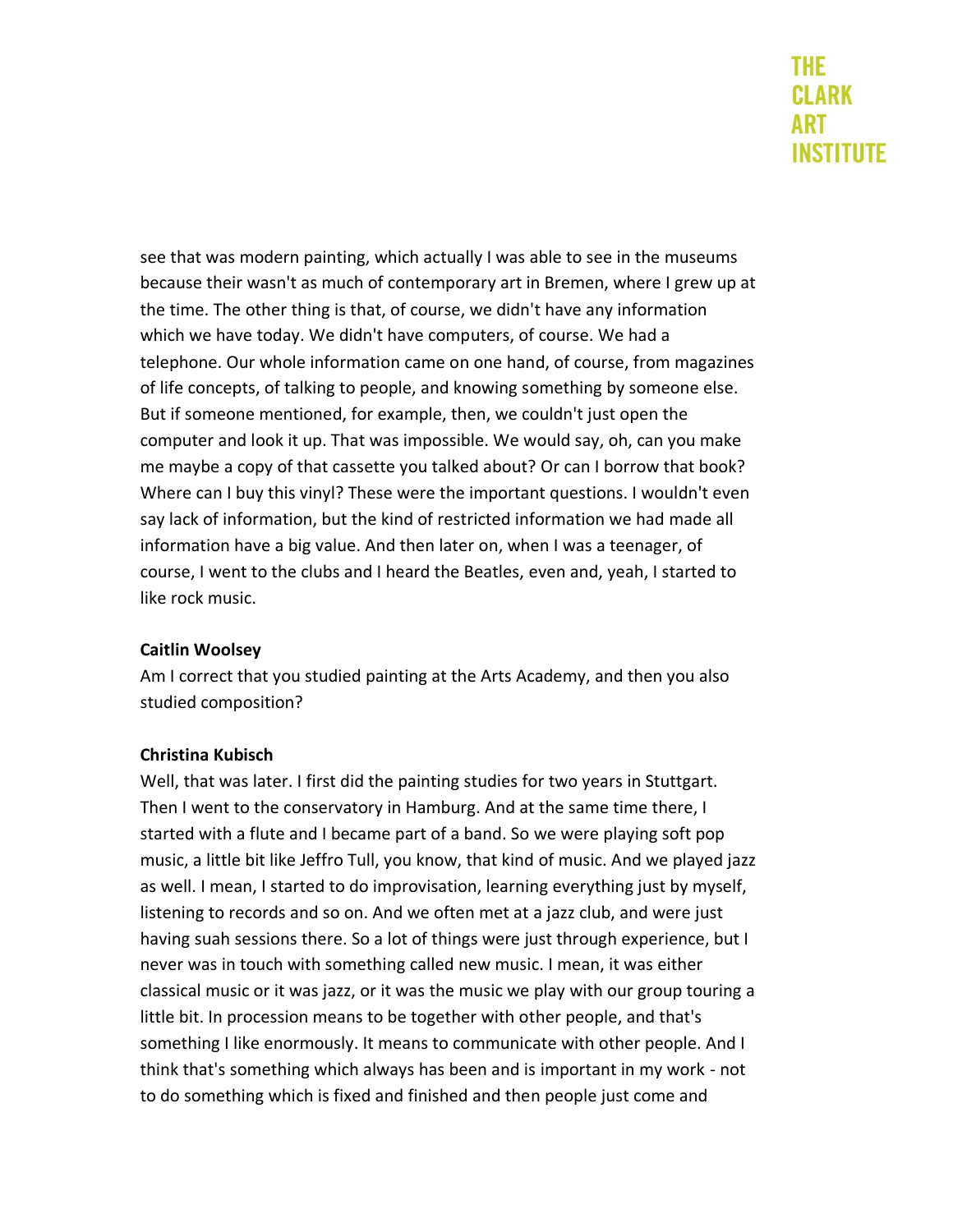listen, but often they are participants who have to do something, or to have to make some decisions as well. And I think this kind of improvising and being together - it's all having a little bit of fun, you know, because the music was not much fun when later on I started to learn all these scores. That was heavy work, but it was not fun at all. [Both laugh]. So fortunately, I started with a good side of, you know, just do music and enjoy it. And I mean, maybe I sometimes think if I would have started the other way around, maybe I would not have liked to continue with music, even. I had to leave Hamburg actually, the conservatory, because I openly declared unnecessary to learn theories and harmony and all that. And so they did not really kick me out, but they said you have no chance to continue here. And I heard about this jazz Academy in Graz in Austria, it was just founded. So I went there and that of course was a really good time I had. That was really what I wanted. So I think very often in what I did, I just was looking for something I couldn't find somewhere else, and somehow it always went mostly to a good end because you didn't have the information, you did not have any idea of new media or that painting and music could be together or all that was separated - it was separated at that time, really. So yeah, you had to find your personal way to go where you wanted to go. And it was difficult because you didn't even know exactly where you wanted to go.

# **Caitlin Woolsey**

Right. When you arrived in Italy-, or, were you in Milan, when you went?

#### **Christina Kubisch**

Yeah.

#### **Caitlin Woolsey**

When you arrived there, was it sort of happenstance or just through more traditional music or visual art avenues that then you encounter the more experimental works and folks that were working at that time? Or How did you kind of enter into that scene after you arrived?

# **Christina Kubisch**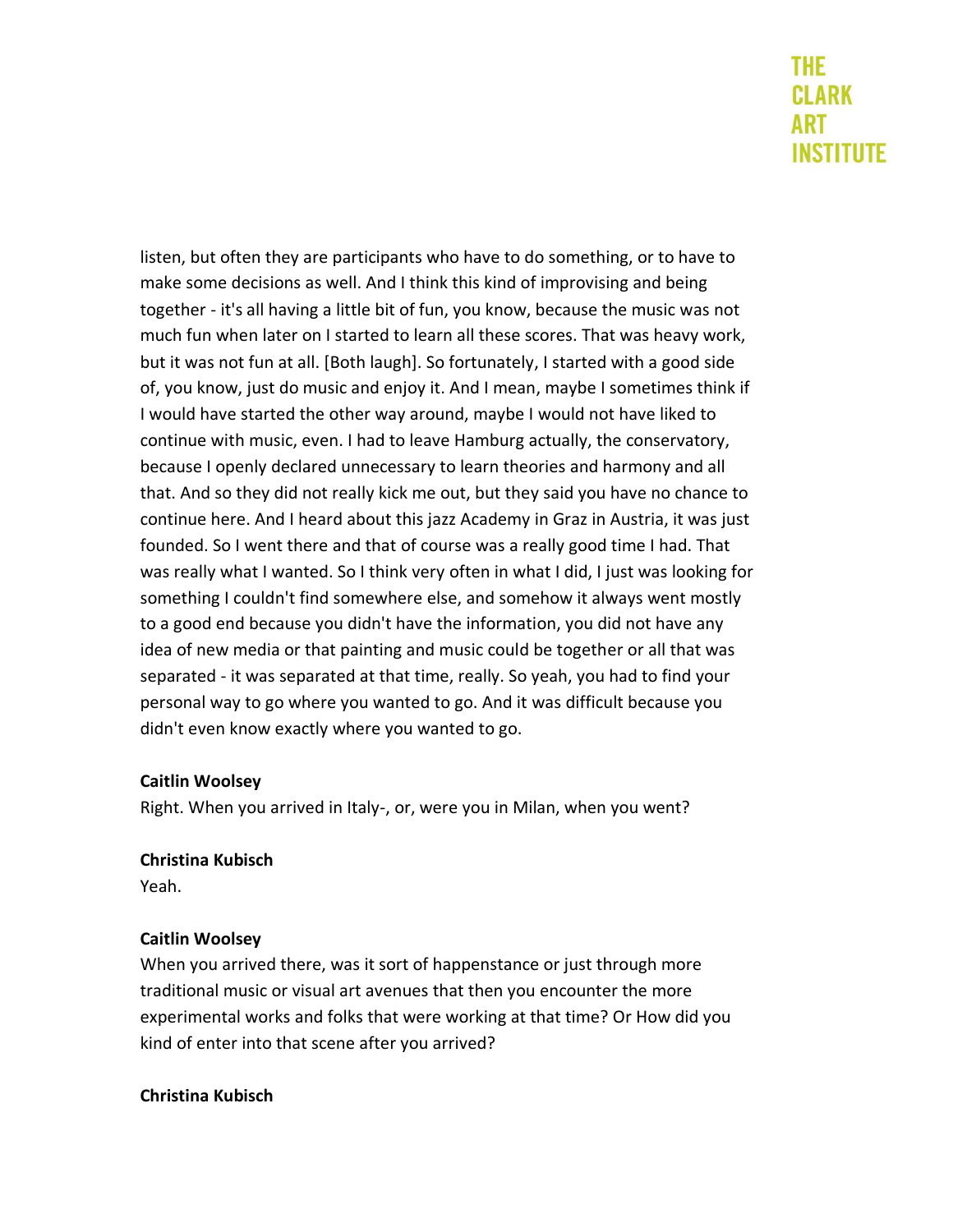The most common way to know someone was maybe just going to a concert and then talk to people. It was not so isolated, information did not go through digital information. It was really the network of people. And I soon had a group of musicians around me, we performed together and we did many experiments together. We founded something which was called CMC, it was a [inaudible] music experimentale. And so, I mean, it was really the kind of atmosphere I had like before when I play jazz in Hamburg. It was meeting people and exchanging ideas.

### **Caitlin Woolsey**

And what kinds of work were you creating with CMC when you were collaborating with the people there?

### **Christina Kubisch**

Oh we were doing courses, music courses for people who were not trained musicians. We did improvisations, we did even sound walks. [Laughs]. I remember once we had a series of sound walks in Milan where we had recorded some stuff and then we had our cassette recorders hidden under our coats, and we walked like, you know, musical sculptures around and people are frightened of us. What I remember very well is this concert of John Cage, which was in '77. And it was organized by Johnny Sassi, a friend of mine from Cramps Records, he had published two records of mine as well. And I recorded it as they did, and then made a record out of their recordings, which certainly were much better than mine. But I knew John Cage already before, and he was there just sitting lonely on the stage with a little table and a little lamp, and he was reading a version of "Sorrow" of Walden with some slides on the wall. And that was all. That they had made a poster before, kind of, I would say. He was sitting on a bell with a flag, American flag, waving, and people thought he was a rock star or something. So the people who came, they expected something completely different. And in the beginning, after some minutes, they started to go on the stage. And then they started to really be quite, yeah, aggressive. They took off his glasses, they took off his glass of water, they took off the lamp, and they tried to disturb him. And he just continued along. He was such concentrated, quiet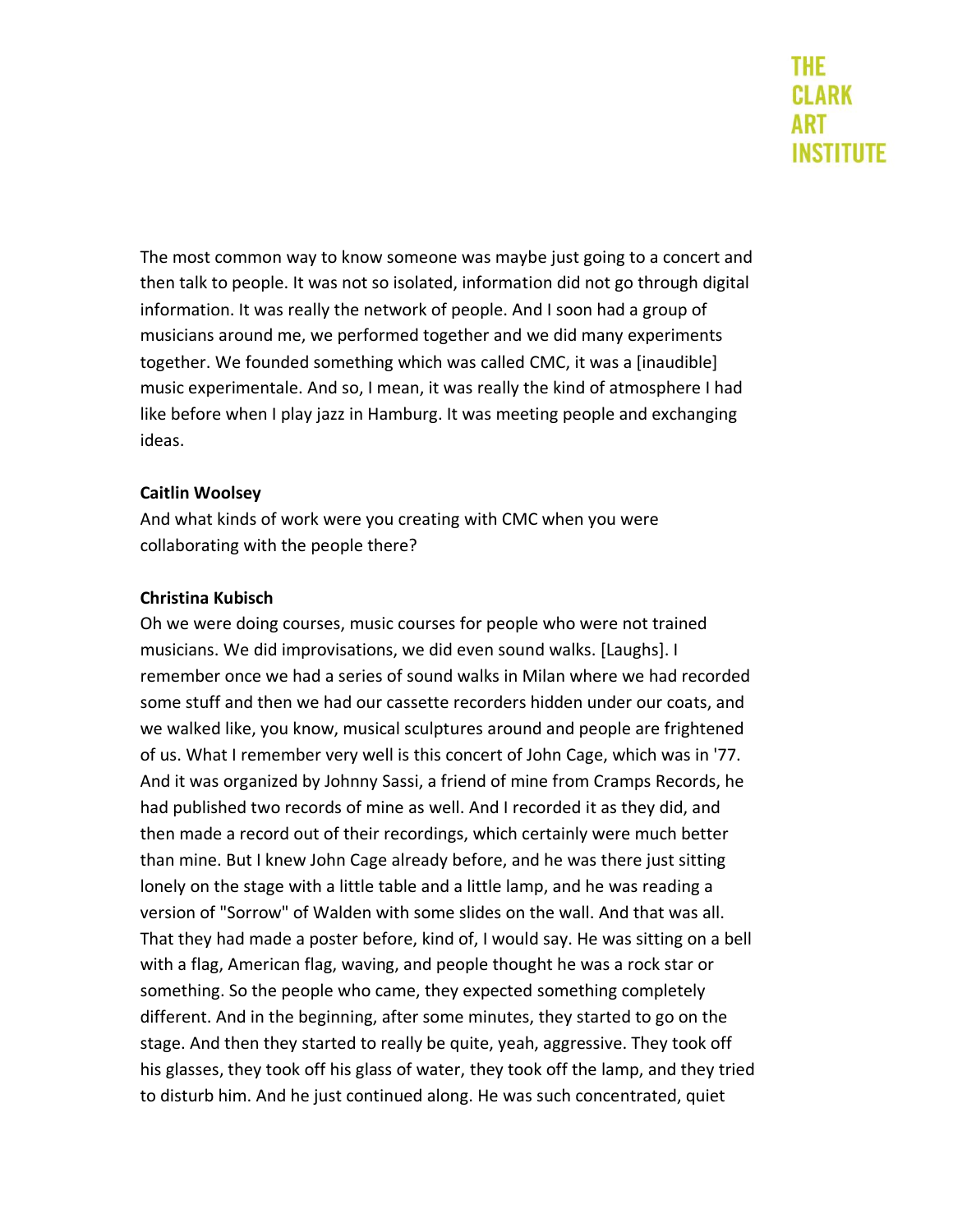person. And then when a lot of people who were shouting and singing and doing this and that came all up the stage, they were all sitting there. And that is doom at the end. And then they applauded. They applauded a lot. And this was something which I think was a great lesson for everybody, that they were the left wing people mostly and they were for something which they thought were today would say politically correct. And they learned there was other ways of doing things which they never had expected. So yeah, I must say this was an experience which had impressed me very much.

# **Caitlin Woolsey**

While you were there in Italy, was in the late 70s that you began using electromagnetic induction in your installations?

### **Christina Kubisch**

After my studies, after my flute studies - I did the diploma as a constant flutist and then I went still to a conservatory, to the class of electronics in Milan. But I didn't like the teacher, I didn't like the class, I was the only woman and I didn't understand some things or I didn't want to be taught certain things which I wasn't interested in. So after, I think half a year really, I decided to do something else and we had a big fight in the end. I went to the technical school in Milan, and I did evening courses and there I discovered the magnetic induction. It was not at the conservatory.

# **Caitlin Woolsey**

Was that your experience more broadly? That you were often one of the only women who was working in this way, or?

#### **Christina Kubisch**

No. I mean, in general, women composers - and I consider myself already a composer - were not normal. I mean, we were expected to be good players, good performers, but not composers. The composers were the men. And I even remember when I went to the famous Don Schutte courses in 1974, most-, I think all the teachers were men. But there were some female students, like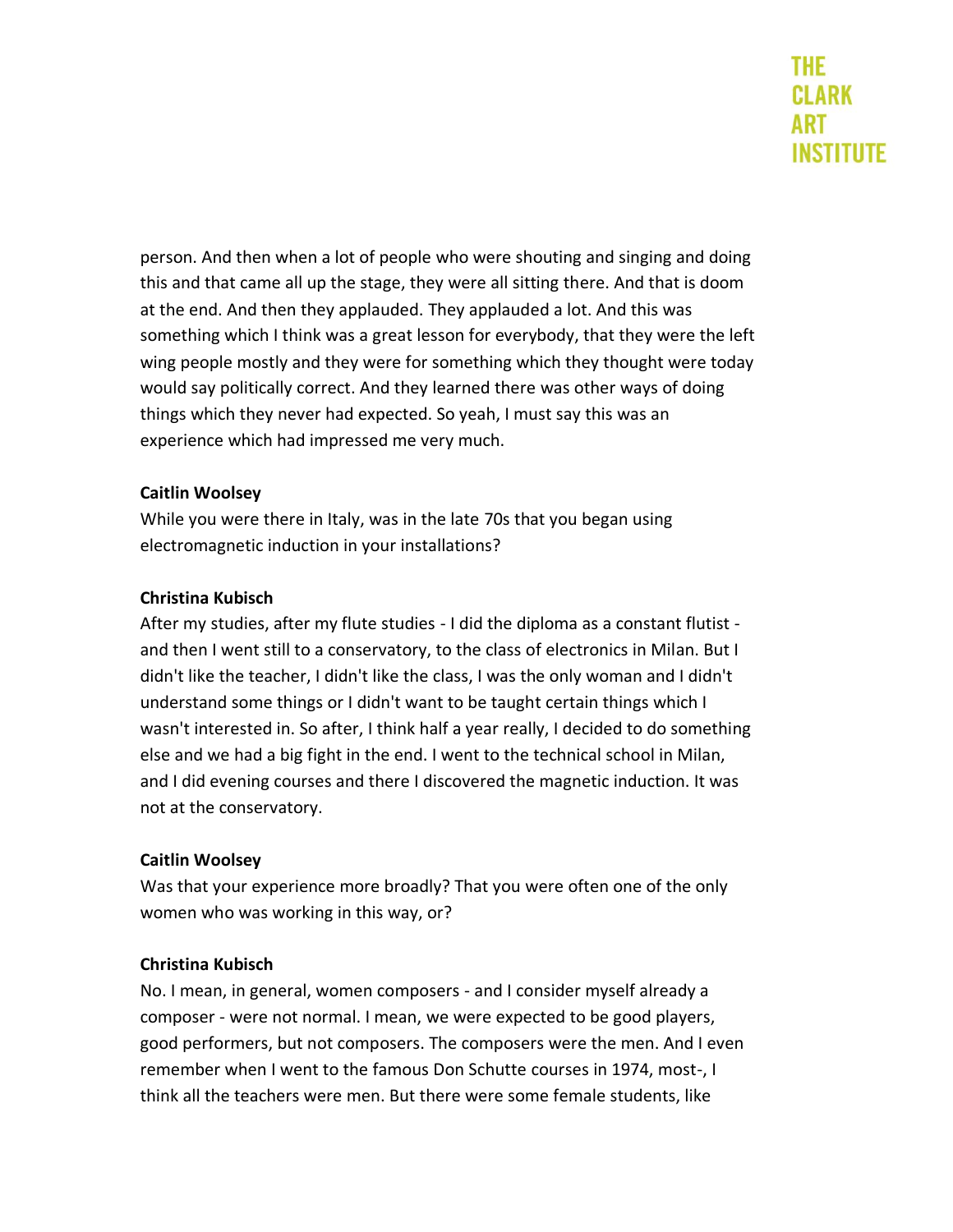Moya Henderson from Australia and others which made their way later on. And I think we just felt very close because there were not many figures. And when I went to New York then, a little bit later, I met people like Annea Lockwood or Pauline Oliveros and others. And there I said, oh god, these women are doing something I want to do and they are not afraid of doing it. And I think it was because the pass of classical music and the duties I had of the studies, it was not as heavy as in a German conservatory or a European Conservatory. They had much earlier electronic music and they had a much earlier combination of art academies with sound departments and so on. And I felt really it was a relief to be there and to meet these people. I was writing for a review called "Flash Art." I was writing about the art and music scene or the performance scene in New York. So I think this was between 74 and 78. All these people - and I have to mention [inaudible] and of course John Cage which I met several times - all this had given me strength, it had a big importance for myself and I learned so many new forms of performance and I remember all the loft evenings at [inaudible] place when we were just sitting all night listening to music and talking and so on. Oh yeah, I think I'm lucky in a way. I was desperate because I couldn't find what I really wanted, but on the other hand, I was forced to travel, to be in several places, to start in different places, and therefore I met people who did sometimes already what I wanted to do, are they made research in the same way. And I think I was lucky that I was in all these different places and met all these different scenes.

# **Caitlin Woolsey**

You began to devise and create your own headphones for your work - when did you begin to do that? And I'm just curious how you came to that. Was that a matter of not being able to find what you wanted readily available on the market and so you went about making your own for the work that you wanted to make?

#### **Christina Kubisch**

Well that's something basic. I always wanted to make things which I couldn't find on the market. The other thing is that I found things on the market and I used them a different way. I mean, in the start was that I found these telephone cubes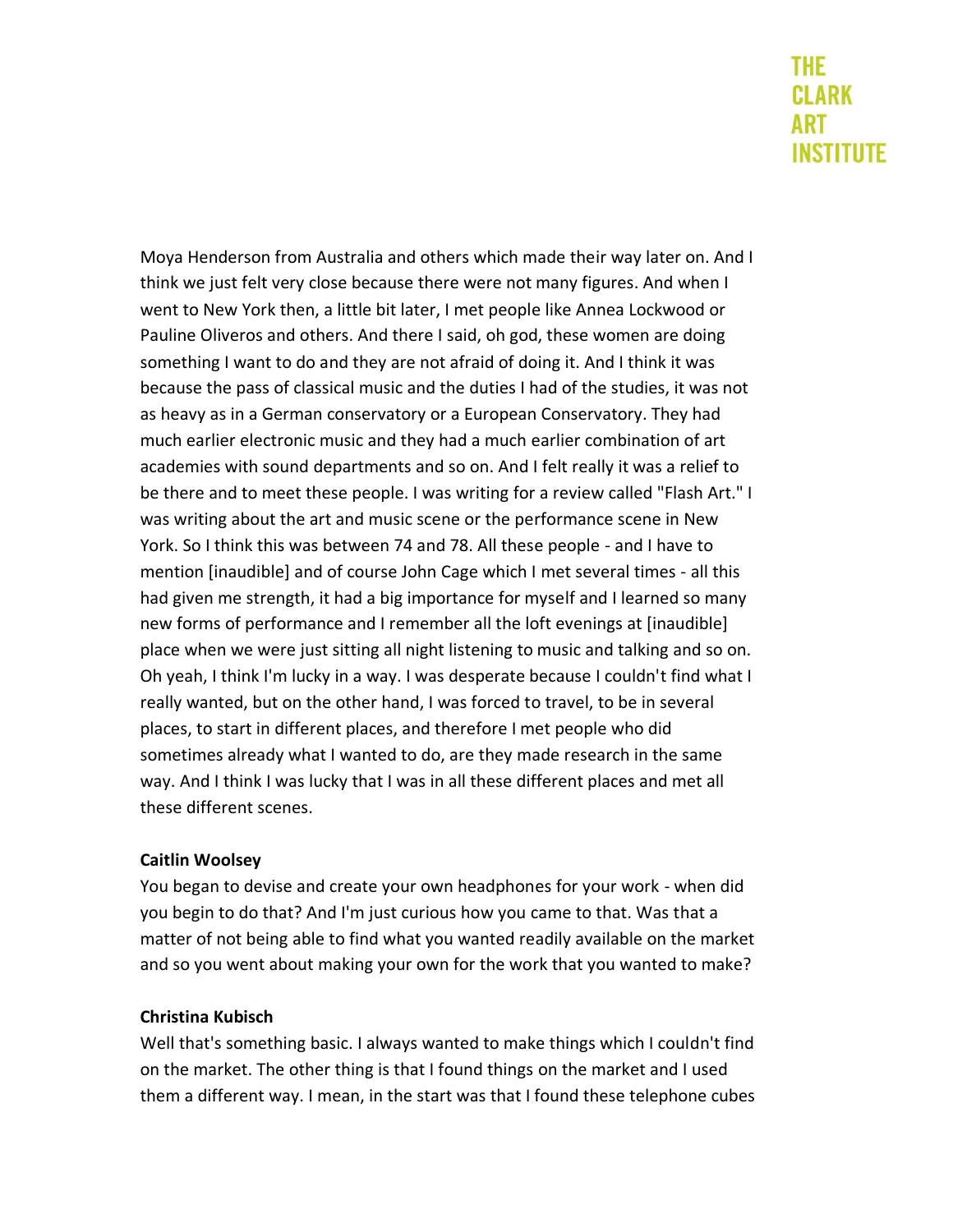and they have an incorporated coil and you put them at the landline phone at the time and then clearly heard voice coming out of the phone without having the receiver at your ear. That was fantastic. And so I used this kind of magnetic induction principle in the beginning for sound installations, like having heavy wires, electrical wires in places in different combinations and then feed them with sounds I have recorded, sounds I had made with instruments and so on. People could walk around with these little cubes at their ear and listen. And as it was, not such a good quality as I wanted and as it was tiring to to have these telephone cubes which were already modified at your ear all the time. I found out that there were headphones basically developed, I think, for induction for hard of hearing people. They had a metal coil inside as wel,l a copper coil. And so with an engineer we got these headphones and transformed them, and that was the beginning of the headphone session. But it was at the time not to to find out about electromagnetic fields in the city. This was much lighter because at the time I think you wouldn't have heard much. It was really to get the system I started to work with better, musically better, more interesting, with more combinations of myself. And less often like that, that I start with something by intuition or if I just want to do it, and then I work on it for quite a while. Yeah. And of course, the work changes during this time. I always have collaborated. And I think one of the important things really, if you don't understand something, then just find someone who knows about it. And collaboration was important from the beginning.So I found an engineer who was interested in the question, and he helped me to develop these headphones. And, yeah, since that, I always have collaborators, which are very good technically, and they know about things I don't know. And sometimes I work with some people for a very, very long time.

# **Caitlin Woolsey**

I'm also curious about how you've thought about or how you think now about the relation between found sounds or what's sometimes called like field recording?

#### **Christina Kubisch**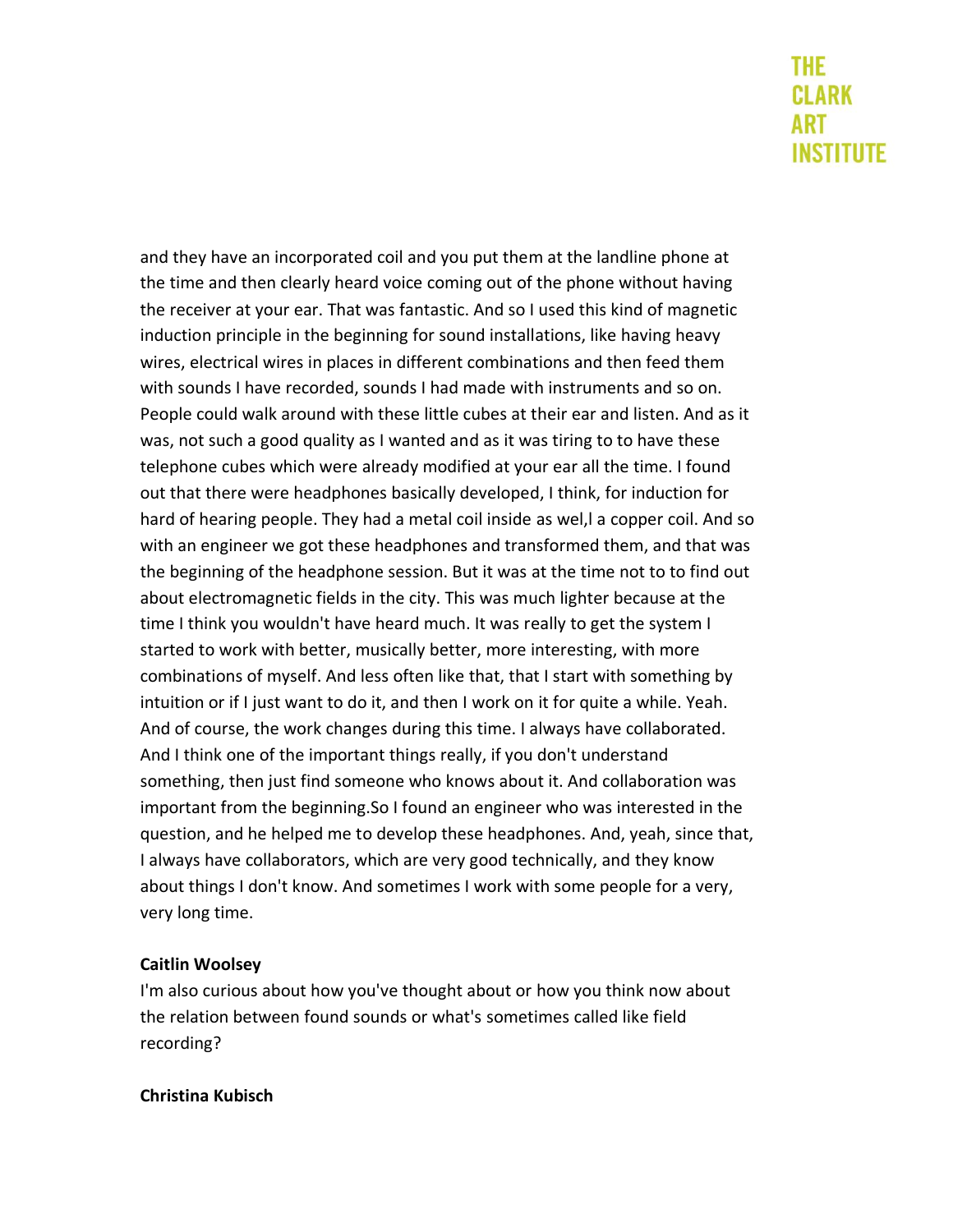I never made so much a difference between a field recording or the sound of an instrument, or the wires, or whatever. And at that time, my main interest, it was not to divide things, but to have all the arts together, or to incorporate many different things and make something new out of that. It didn't make sense to me to say I'm using field recordings and not instruments. Or I'm using an electronic sound and not an instrument.

### **Caitlin Woolsey**

Right.

### **Christina Kubisch**

I mean, I was just interested in any kind of sound which was was interesting to me, and as well I liked sounds you could not recognize immediately, which maybe people said, oh, it could be this or that, but it was not so clear. It's not like let's say, Chris Watson, who makes these wonderful field recordings and you really feel like being in nature. It was more like capturing sounds, chasing sounds, and then use them in your own creational process.

# **Caitlin Woolsey**

The sound walk installations that you've been devising and creating in different cities and urban environments, if you could speak a little bit about that project, and how you think about those works.

# **Christina Kubisch**

Yeah, of course. They came out of the induction works, the early induction works with the cables. I stopped with these works for quite a while, because I used other techniques and I was interested in other things. And then I was asked, it was in the early 90s, actually, to make a large installation like that, with that system. And when I was there - it was in San Sebastian, actually, in Spain - I had done my installation, and then when I walked through the room, besides the sounds I had installed, I heard many other sounds. I was so angry and I didn't know where that came from. I thought my system was ruined, or not working.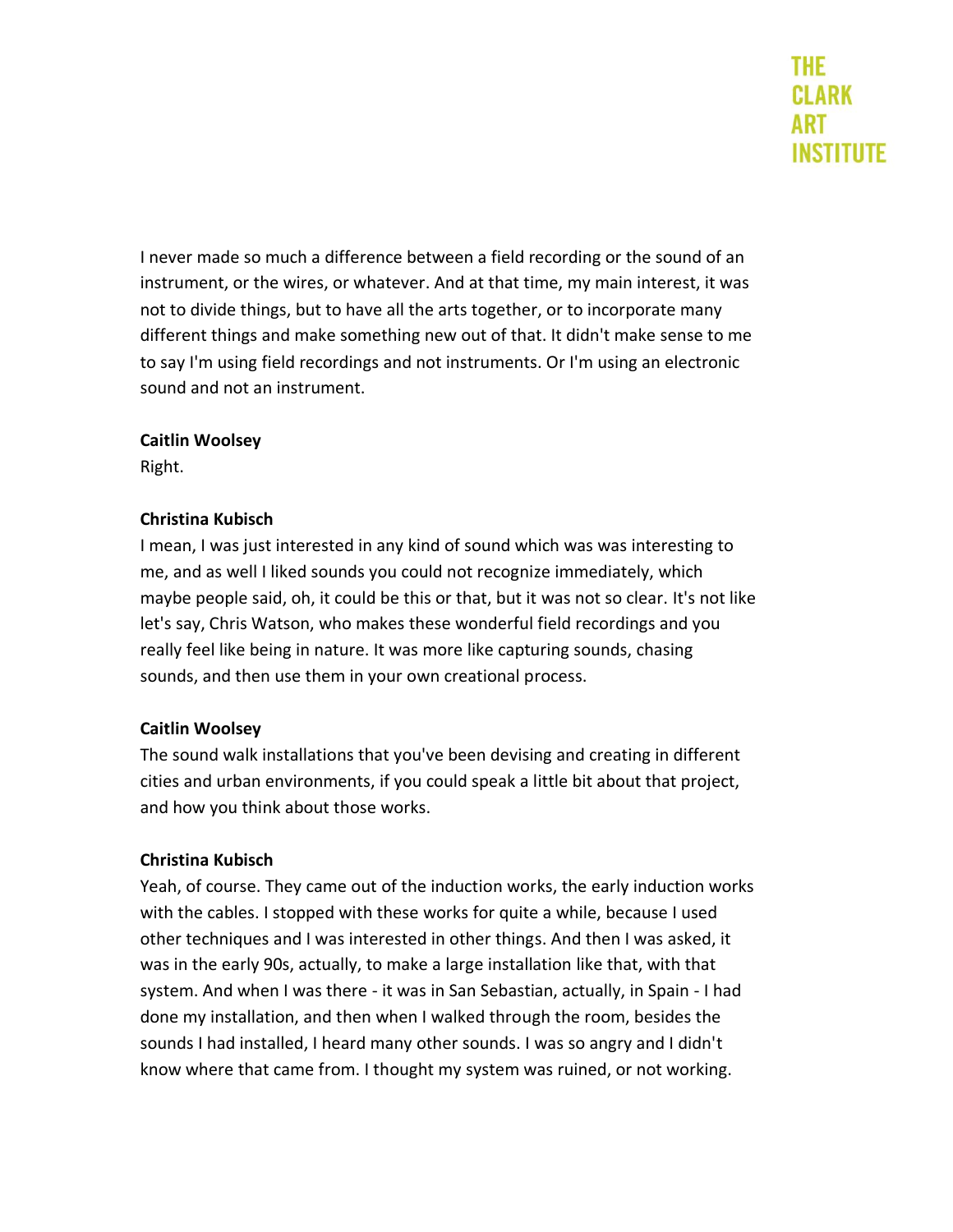But then I found out that on the other side, there was a kind of, I think it was the post office or something with computers -

# **Caitlin Woolsey**

Ah.

# **Christina Kubisch**

- and the sounds came clearly through the wall. So that was a moment where I recognized I'm no more alone with my installations. [Both laugh]. I had encountered that already before, but not so clearly. And the decision, of course, was do I renounce from now on this kind of technique, or do something different? And the answer was that I would try to find out more about the sounds from outside of my own systems. And that was the beginning of the electrical walks.

# **Caitlin Woolsey**

Do you think about each iteration as being its own portrait of a particular city? Or its own portrait or capture of a moment in time? Because I also, as you already indicated, imagine that a soundwalk in 1995 has a very different kind of horizon or soundscape of other of ambient sounds or electromagnetic sounds within the environment, then in 2005, or 2015. But I guess I'm curious about the kind of specificity of the different cities where you've created these iterations.

# **Christina Kubisch**

This is a very interesting question. I had the first official sound walk in Cologne in 2004. But I had tried out things before mostly in Tokyo. In the beginning, it was just chasing the sounds and finding new sounds. And as it was still a time with a lot of analog machinery, the sounds were often more musical and rhythmic than today. The digital sounds tend to become more based on higher frequencies and they're different. But from the beginning, what I tried was to make a portrait of each city and actually, the portrait of the electromagnetic portrait of a city is in a way very close to another portrait of the city. Like, if you would do acoustic field recordings, or if you would make a social investigation or whatever. I mean, the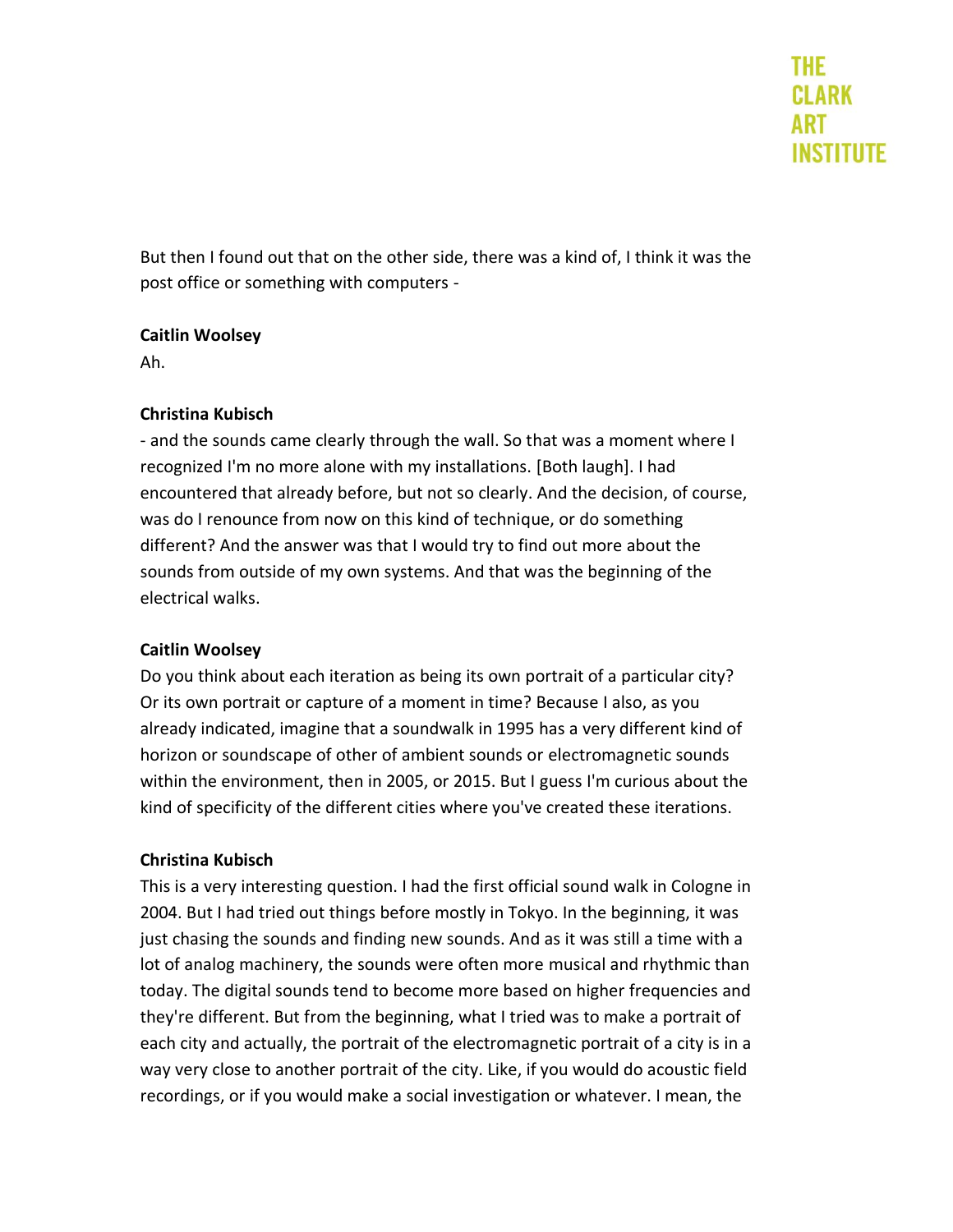electromagnetic world reflects what is going on in the city, where are the places with a lot of money and banks, where are the shopping areas, where are residential areas with very small electromagnetic fields, where are the strange sounds coming from sometimes? And this is something I really want to do. Every city is different. And besides, the global players, sounds like the security safety entrances at the shops, you always find something which is only in that city, which is really typical for that city. But it has changed in the sense that some years ago, I started to make as well guided walks. Before, I just had a map. The map with my score, and the score for the people that could get the map and headphone could go for themselves. And later on, I thought it would be nice again to be with the people and to go around. So for example, in New York two years ago, I had every day during the festival "Time:Spans" two walks of one hour and a half. And it was extremely tiring and extremely interesting, because the public I had was so different every day. It went from people housewives who never done anything like that, to specialists and musicians, and they were all together and they all started to talk and communicate. So this is something which I like very much, and which nowadays is very much part of the work as well, the guided walks. But I still for every walk, if it's possible, I do the map version. And in the map, what is important is that there are places people know, but maybe places they never go. And when I go to new city, I'm very naive, I don't know anything. So I can go to places where they would never go because they think it's not interesting. I can just go to courtyard or go around the corner or go to a place where they would normally think that's a very boring place, and I find something interesting. So it's to let them know the city from, let's say, a view they would not have normally.

# **Caitlin Woolsey**

And is that how you start when you're when you're developing a new sound walk in a new city? That you kind of go do your own explorations and listen?

# **Christina Kubisch**

In the beginning, I just follow the sounds. And that's the nicest day, the first day is always the easiest day, because I just walk around. From time to time, of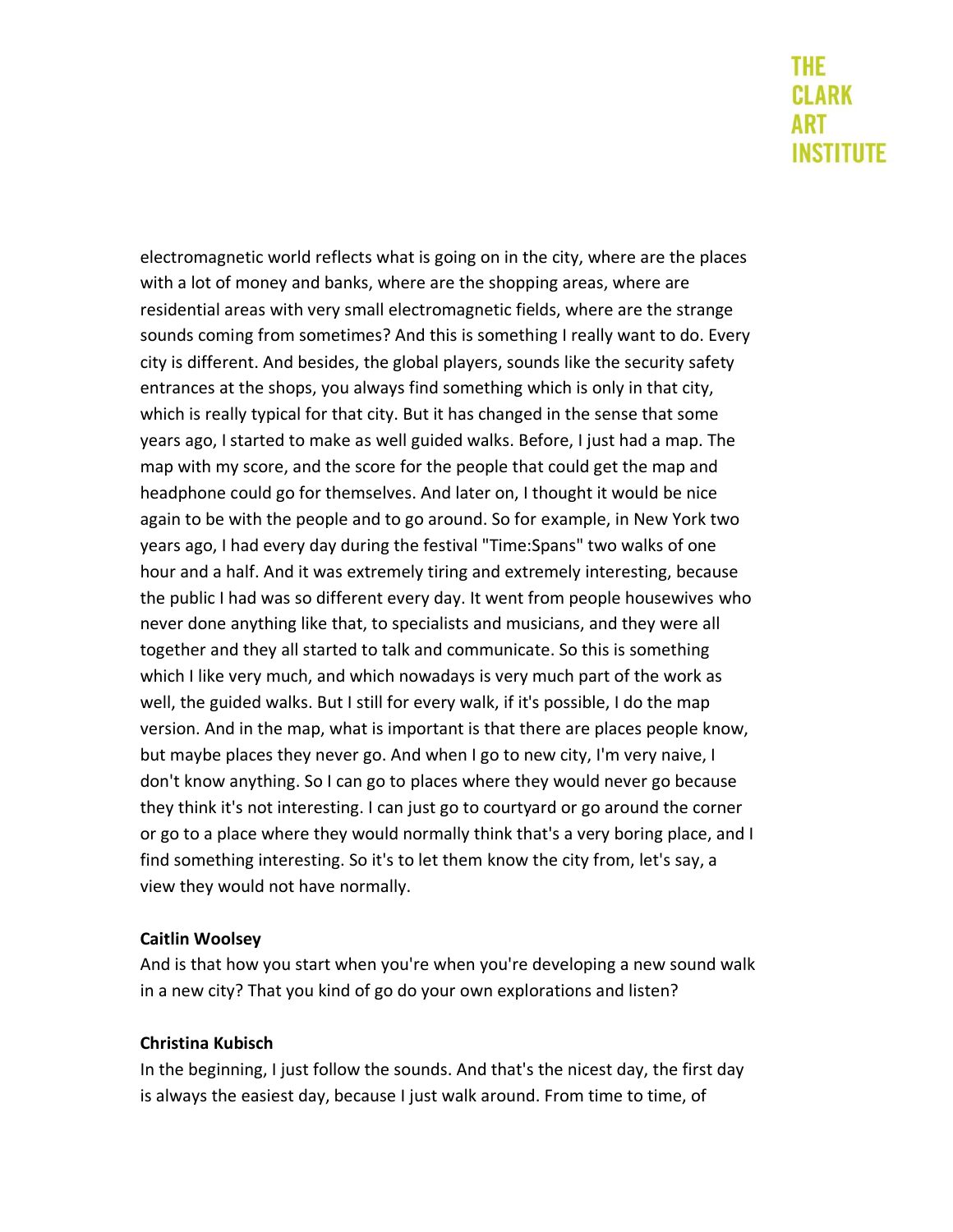course, I have to give rest to my ears because it's very tiring. And I make notes, I always have a map of the part of the city where the work will take place. The difficulty is that it's always a circular walk because people have to get their headphones and bring them back. And so sometimes in this area, I have places which are not so interesting, but they have to go through to come back or to get somewhere. And so there's many possibilities and in the beginning I find so many sounds and then in the end, I have really to limit them, and to make a kind of choice and kill my favorite electromagnetic babies and so on. It's very hard. [Both laugh]. But if it's a good walk, I feel it's a kind of continuity. And this takes at least another two days and then there has to be the text. And when I'm ready, I always ask someone from the organizers or someone who's willing to go with me to get a feedback. Sometimes they say it's too long, or I would say a little bit more here. It's that I'm so used sometimes to the sounds that I'm a little bit too quick and I have too many things. But they listen to it for the first time, so they need more space and more time. And all this is always good not just to to do it and then it's done, but to have this kind of experience and feedback with another person, or other persons. This part is quite important to me because I mean, the normal thing is to go to a concert and to sit there and you have your beautiful or whatever experience and clap hands and then maybe afterwards you have a glass of wine or you talk to your friends, but that's it. But here, it's like being people who never met, who are coming from different backgrounds to do something they didn't do before. In the beginning, sometimes, they're even a little bit afraid because I bring them, for example, into places and they know they look a little bit strange with the big headphones on, and they know they behave in a strange way, they know other people look at them. But after 10 minutes, they forget about this. If it's a good group, it's really fun, you know, because they start to go everywhere and make experiments and they move. So, yeah, I like very much - besides, of course, that it is nice to go on your own way but I like this group experience.

#### **Caitlin Woolsey**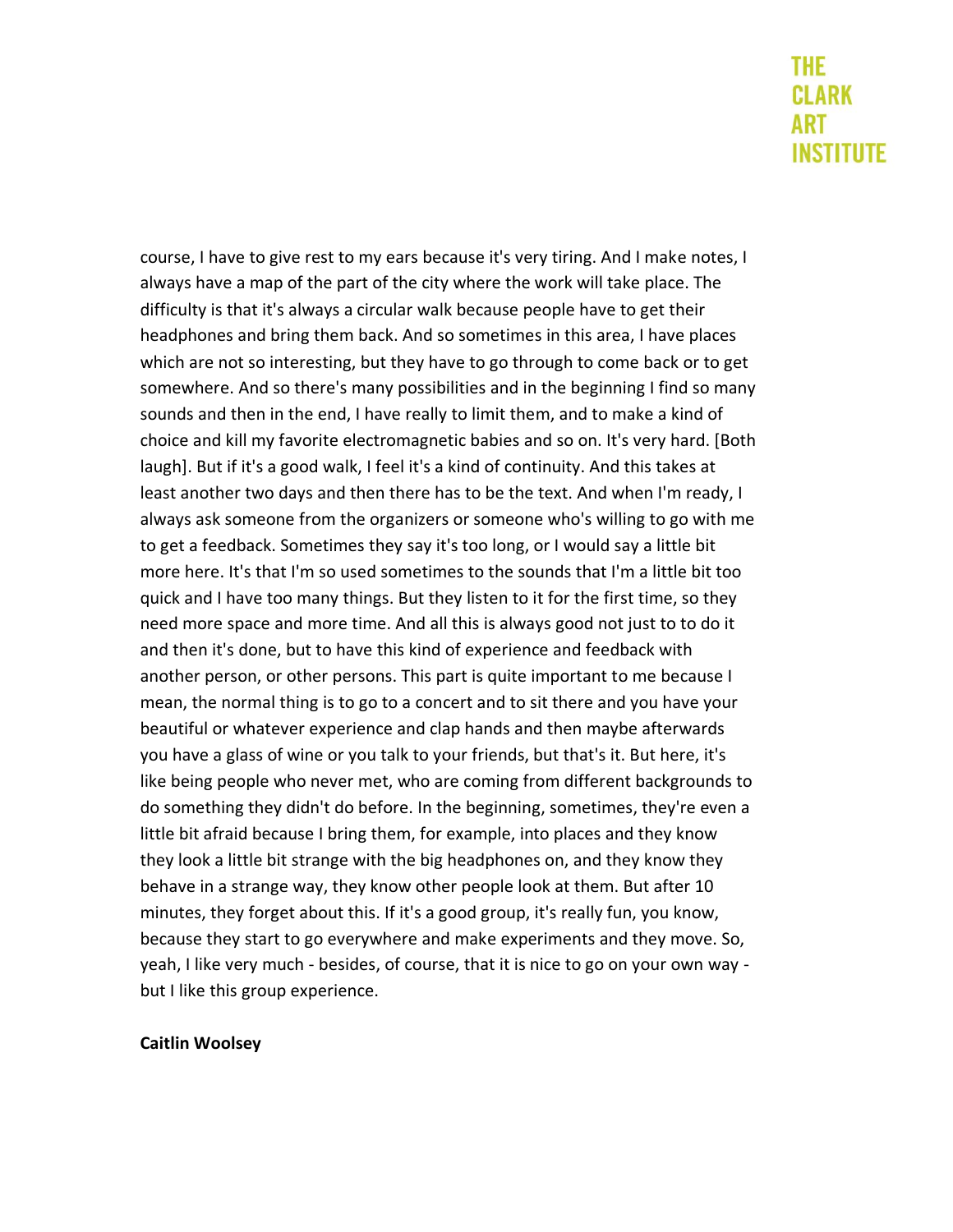Is it always you guiding them? Or do you sometimes train or have other people guide the tours? Like, is it important for you that it's you? That that kind of live, interactive piece is a part of it?

# **Christina Kubisch**

Well, I like it, of course, but it's not always possible, because of time, of money, or whatever. So sometimes it's happened that people who had gone with me several times, they did the tours there later on, if there was a request. And it was interesting, because of course I changed it, too, and they found other places, and they developed it into something personal. That's what I liked.

# **Caitlin Woolsey**

And you mentioned a few minutes ago that every city is sort of betrays its own strange sounds. What are some of the strange sounds or strange sources that you've stumbled upon in creating these sound work projects that maybe you wouldn't have expected or anticipated?

# **Christina Kubisch**

Sometimes it's something I never had heard before. The walk number 80, the last walk I did in Graz in Austria, was in September. And they had, how you call that, the luminous advertisement columns. Now it's with light cell posters, but it's with backlight and it turns around. And these things had fantastic sounds, it was really like science fiction sounds. So I had some of them incorporate my work. And even when I went around not doing walks, so just privately, I saw people with my headphones standing around these columns and listening with the eyes closed, and it was a very nice view. So that was one of these special discoveries. Quite often it's the kind of system they have for traveling, like special metros, buses. A metro which is run electronically sounds different than with a driver. And every city has a special system. Old trams from 20 years ago sound very different from modern terms. Sometimes it's just small things, and sometimes it's just the sequence, let's say of rhythms, which follow each other. Some things are the same everywhere. And of course, I'm very keen to find something which is different, which is personal. It depends, too, a lot, if you go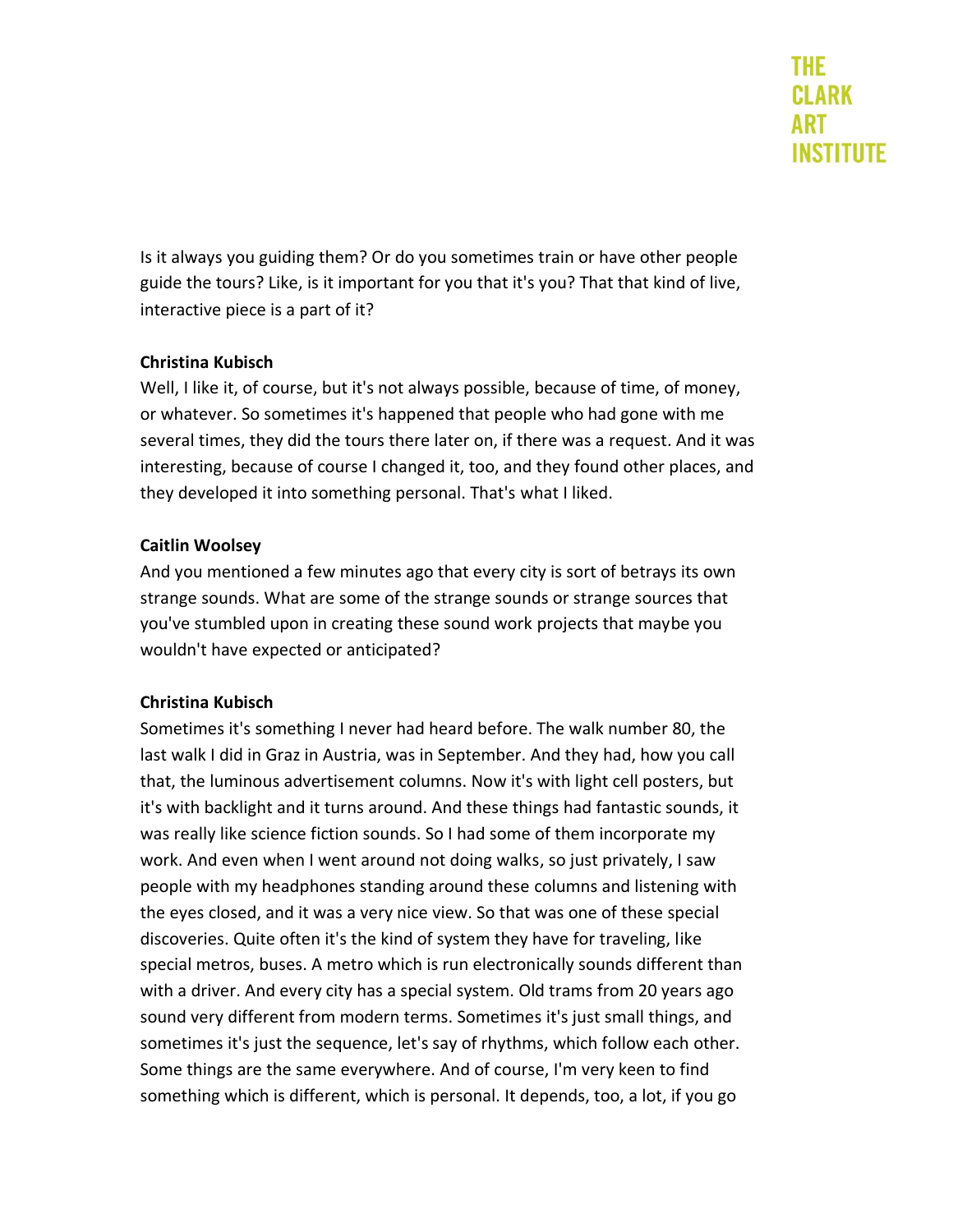to the Western civilization, or if you go to Asia, or if you go to Eastern Europe. Yeah, the sounds then, in general, are different from each other.

### **Caitlin Woolsey**

I mean, I know that there's been a lot of critical writing, but also just sort of cultural writing about the role of being out in the streets, and protest, but also just the way that we navigate in urban environments, or metropolitan areas, and other spaces, too. And so it struck me what you were saying, that your sound walks invite participants to go to spaces that they wouldn't normally go to, perhaps because they don't see interest there. But I also wonder, do you think about these political or social dimensions of your work? That the way that the sound walks also bring people perhaps into neighborhoods or into parts of the city that they wouldn't normally go to because they wouldn't feel comfortable? Or it wouldn't feel like a place for them?

# **Christina Kubisch**

It's hard. I mean, it's several things. Of course, it's first of all, to have a walk where you behave as if you would not behave normally. If you go into a shop and you go very closely along a cosmetic shop, for example, the creams and the lipsticks, and you listen to them, you don't look at them, you behave in a strange way. And of course, someone very often is coming says, what are you doing? And you can give them, of course, headphones, and say, listen, it sounds interesting, it sounds terrible, or whatever. But still, you see very often that people will get suspicious with you because you don't behave the way you are expected to behave. And this is for me, always an interesting experience. And sometimes even that they say it's forbidden, don't enter the shop again. When we had a group in Spain, we had the police coming. So things like that are happening too, but not very often, fortunately. Then, of course, it's the discovery of this magnetic world by itself, that all this is around us and we had no idea before. And the question which comes up all the time is, what does it do to us? Is it good or bad for our body? Why do we have it? And these discussions are very important and they raise up almost all the time after any common walk, every group walk. And then of course, it's discovering that what you see is not a very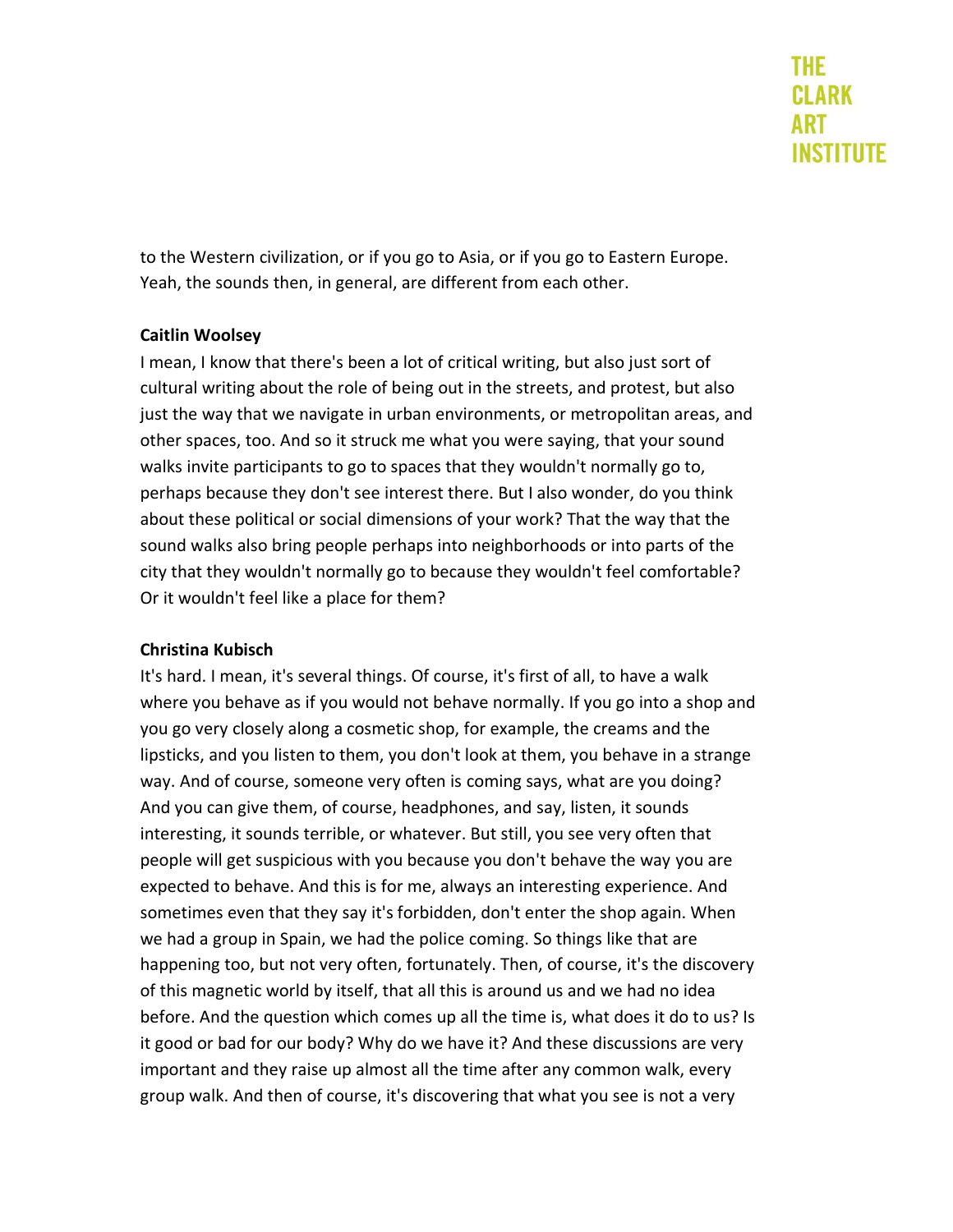secure thing. I mean, you may look at something and sound is so different. You look at a park, and you have a heavy beat, listening, and you know, there is something maybe under the earth, which is there. I think the electrical walks make you feel a little bit unsafe, and they take you out of your normal perception. And if you consider this a part of politics, then I would say, yes, it is political as well. But of course, it depends how you define that.

### **Caitlin Woolsey**

So in a way, it makes me think about the electric walks as being a form of visualizing or embodying what is normally invisible, or inaudible. Is that a way that you think about this work?

### **Christina Kubisch**

Well, this is coming out of childhood. I mean, we were playing in the ruins of the War, and we always invented games with hidden treasures, and we imagined all sorts of things which we thought were behind this or that. And then I always was interested in different worlds. I was during my work with light where I use ultraviolet light, which makes visible things you cannot see normally. I always was convinced, and I can tell you why, that we have several parallel worlds and we just can decide which experience we make. And sometimes we need a little bit of help, or we need someone who opens up these worlds for us. Some worlds were open for me and I would like to get other people to get an insight in something they do not know. If this is a good or bad inside, that's something different. But just the idea of that, this normal - how to say - this normal world, which is made out of duties and money and normal behavior, is just a very small part of what is behind. I was always interested in that. And maybe this was because I was trying so much in my childhood to become a solid person who makes money and doesn't encounter anything which could harm me or be experimental. I always was researching the difference.

# **Caitlin Woolsey**

The other possibilities.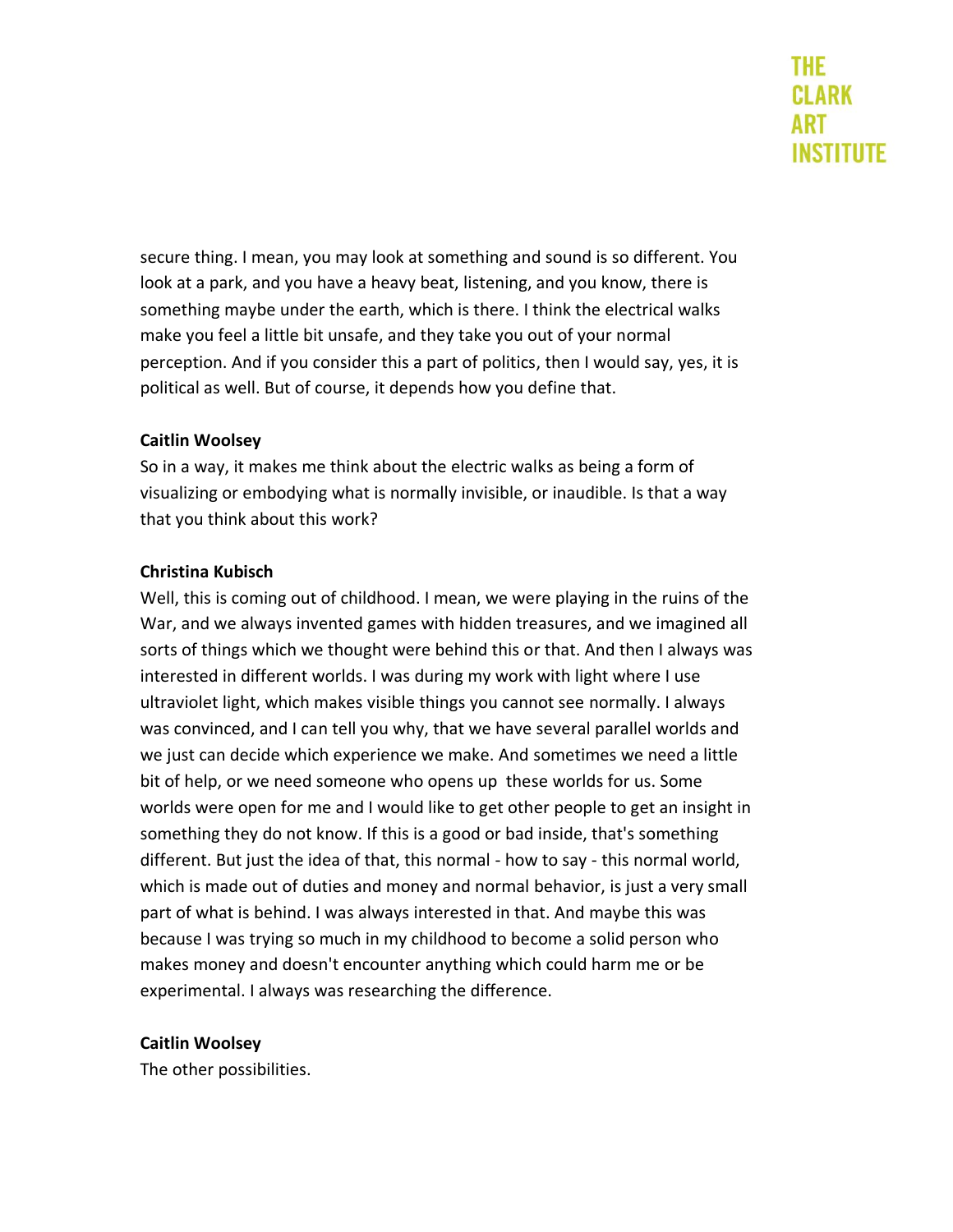#### **Christina Kubisch**

Yeah, the other possibilities. Yes.

#### **Caitlin Woolsey**

It seems like within art history and within academic disciplines, there's been this upswell of interest since the early 2000s in a kind of sub discipline called sound studies that's not music, it's not visual art, but it's overlapping, sort of Venn diagram overlapping. And I'm just curious, as someone who's been creating these sound walks, and audio visual installations, and the magnetic induction works for so many decades in different ways, what is your perception of this new interest in sound, or a more multi-sensory or embodied way of thinking about the arts?

#### **Christina Kubisch**

No, it's interesting. Because I mean, we need emotions and music, of course, is not so much a carrier of very clear messages but very often of emotional context. And sound art is something in between. It doesn't mean you have to go to a special concert to have special knowledge about the academic music scene. You can just step in and you have your own time in a sound installation, you have your personal ways of exploring something in a sound installation. And so, this means two things: one is that the sound can touch you directly, maybe create some emotion. But it means, too, you have to find a way of how you want to listen. You have your own individual time in a time where we all are very restricted while working with computers and other strict restrictions, everything is observed, time is very clearly structured. This means a kind of freedom, which is very rare. Of course you have there, too, just looking at an old painting in a museum. But I think the interest of the combination of sound and visual arts - if you call it sound studies or sound art or whatever - is really, that's a way of having a personal experience which is connected to different interests and different emotions and maybe memories. It touches different things and and people need that. There was this large sound exhibition in San Francisco two years ago, and the director, Rudolf Frieling - he's originally from Germany - it took him a long time to do this, to prepare the show. And not everybody was